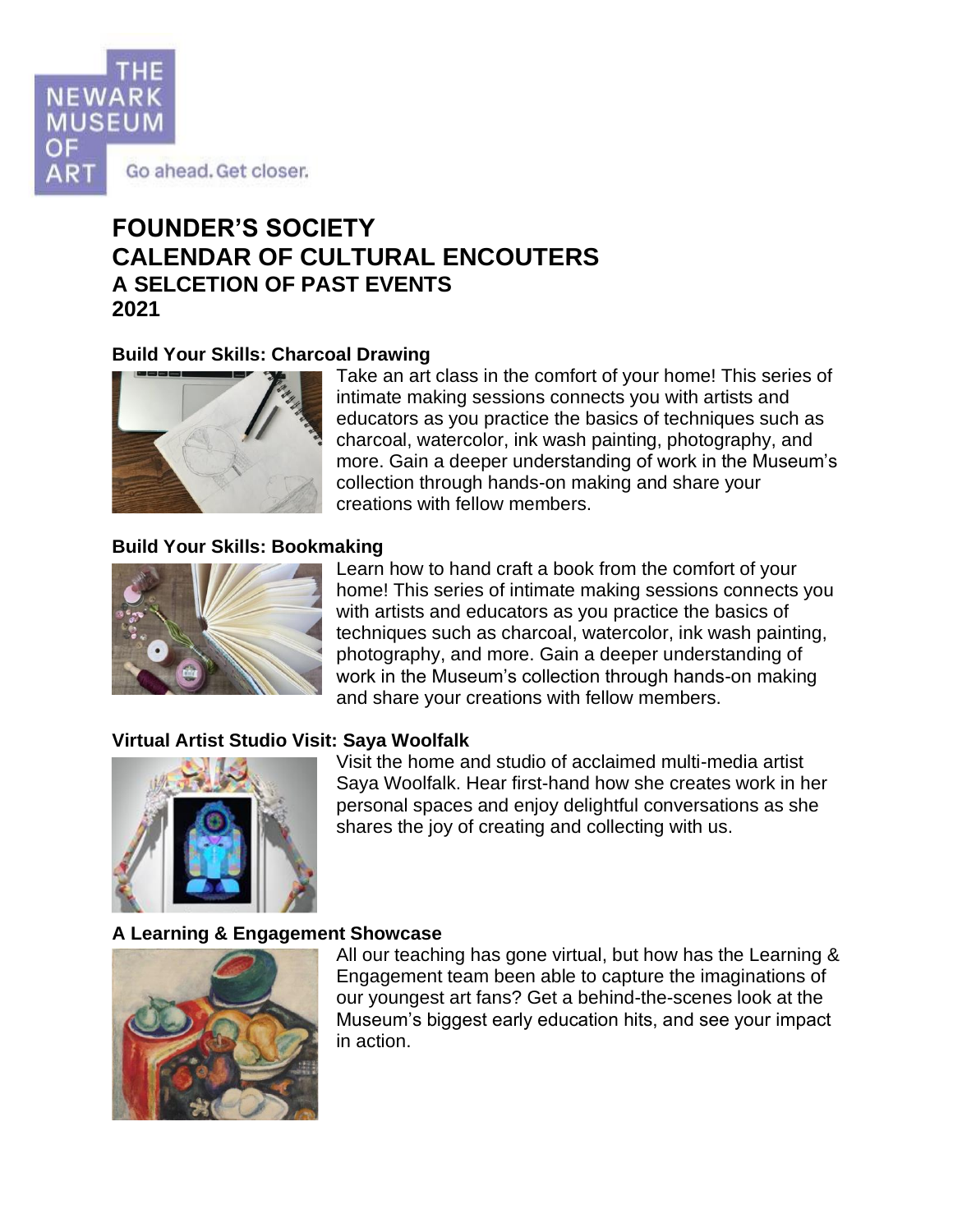

## **Virtual Artists Studio Visit: Phillip K. Smith III**



Visit the home and studio of contemporary artist Phillip K. Smith III. Hear first-hand how he creates work in his personal spaces and enjoy delightful conversations as he shares the joy of creating and collecting with us.

## **Build Your Skills: Embroidery**



Take an art-embroidery class in the comfort of your home! This series of intimate making sessions connects you with artists and educators as you practice the basics of techniques such as watercolor, printmaking, figure drawing, photography, and more. Gain a deeper understanding of work in the Museum's collection through hands-on making and share your creations with fellow members.

## *New Jersey Arts Annual* **Curator CloseUp**



Join Newark Museum of Art's Associate Curator of Decorative Arts, Amy Simon Hopwood and Juror Kristen J. Owens, Associate Curator (Programs) for Rutgers University-Newark's Paul Robeson Galleries for a Curator CloseUp of the 2021 show. Featuring artist from across New Jersey, this show shines a light on our state's talents.

## **Virtual Artists Studio Visit: Phillip K. Smith III**



Visit the home and studio of contemporary artist Phillip K. Smith III. Hear first-hand how he creates work in his personal spaces and enjoy delightful conversations as he shares the joy of creating and collecting with us.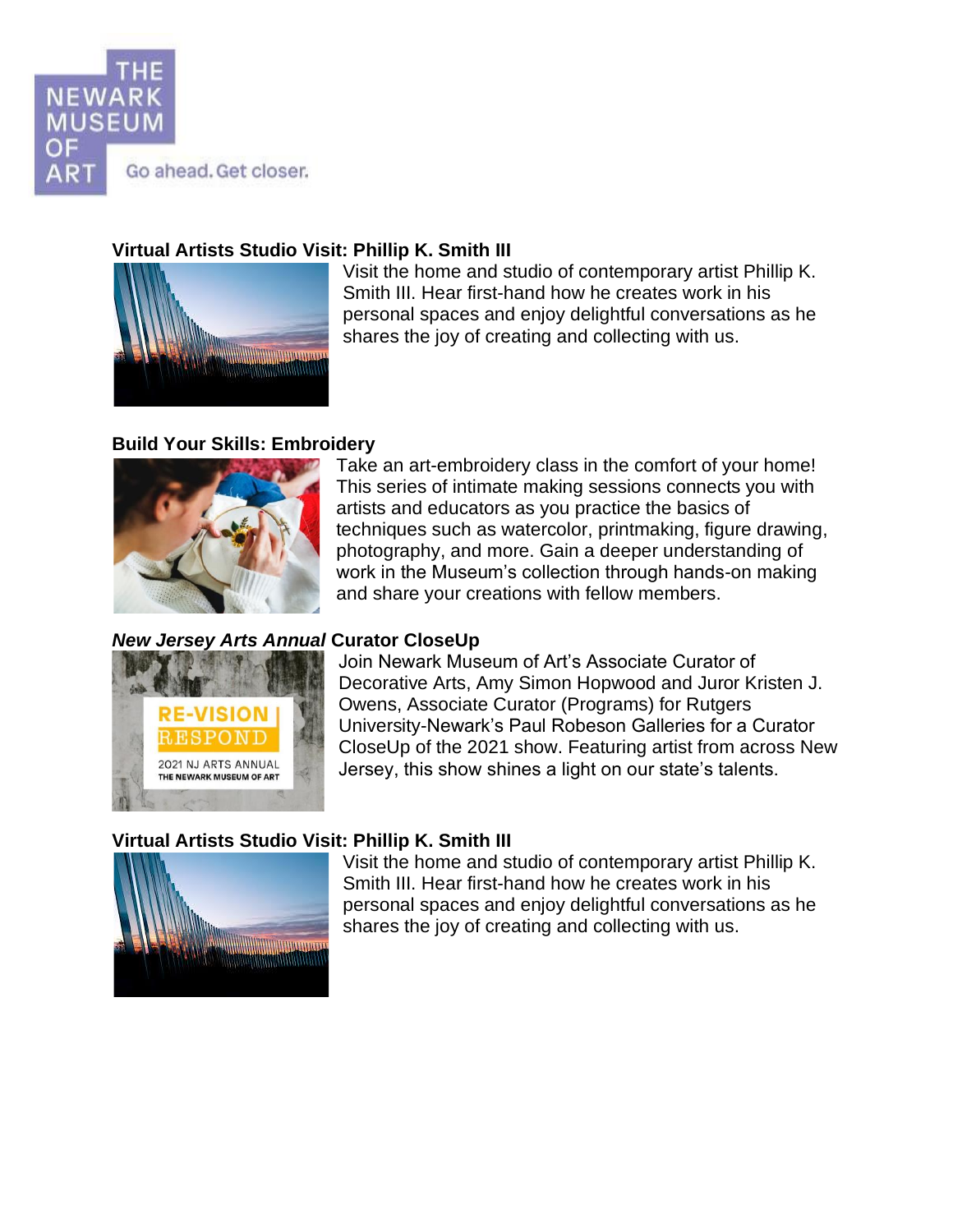

## **Conservator CloseUp with Paintings Conservator Yeonjoo Kim**



Join Newark Museum of Art conservator Yeonjoo Kim in the conservation lab to explore her techniques for reading the Museum's collection for exhibition. See works in progress and hear more about efforts underway to prepare a special group of paintings for exhibition.

## **Build Your Skills: Watercolor**



Take an art class in the comfort of your home! This series of intimate making sessions connects you with artists and educators as you practice the basics of techniques such as watercolor, printmaking, figure drawing, photography, and more. Gain a deeper understanding of work in the Museum's collection through hands-on making and share your creations with fellow members.

## **Virtual Artists Studio Visit: Adebumni Gbadebo**



Visit the studio of Adebumni Gbadebo, a contemporary artist who uses human hair from people of the African Diaspora as a medium to reject the narrative and materials of traditional art, which emphasizes white men as the only worthy artists and subjects. Learn how her artworks are community collaborations, giving new life to cut hair. Gbadebo's art is held in celebrated collections like the Smithsonian National Museum of African Art and Minneapolis Institute of Art, among others.

## **2020**

## **Preview Reception of** *Norman Bluhm: Metamorphosis*



Enjoy an expansive presentation of large-scale canvases by American painter Norman Bluhm (1921-1999) and neverbefore-exhibited pieces from the artist's studio, assembled in partnership with the artist's estate ad private collectors. Hear from special guest curator Jay Grimm and the Museum's Curator of American Art Tricia Laughlin Bloom.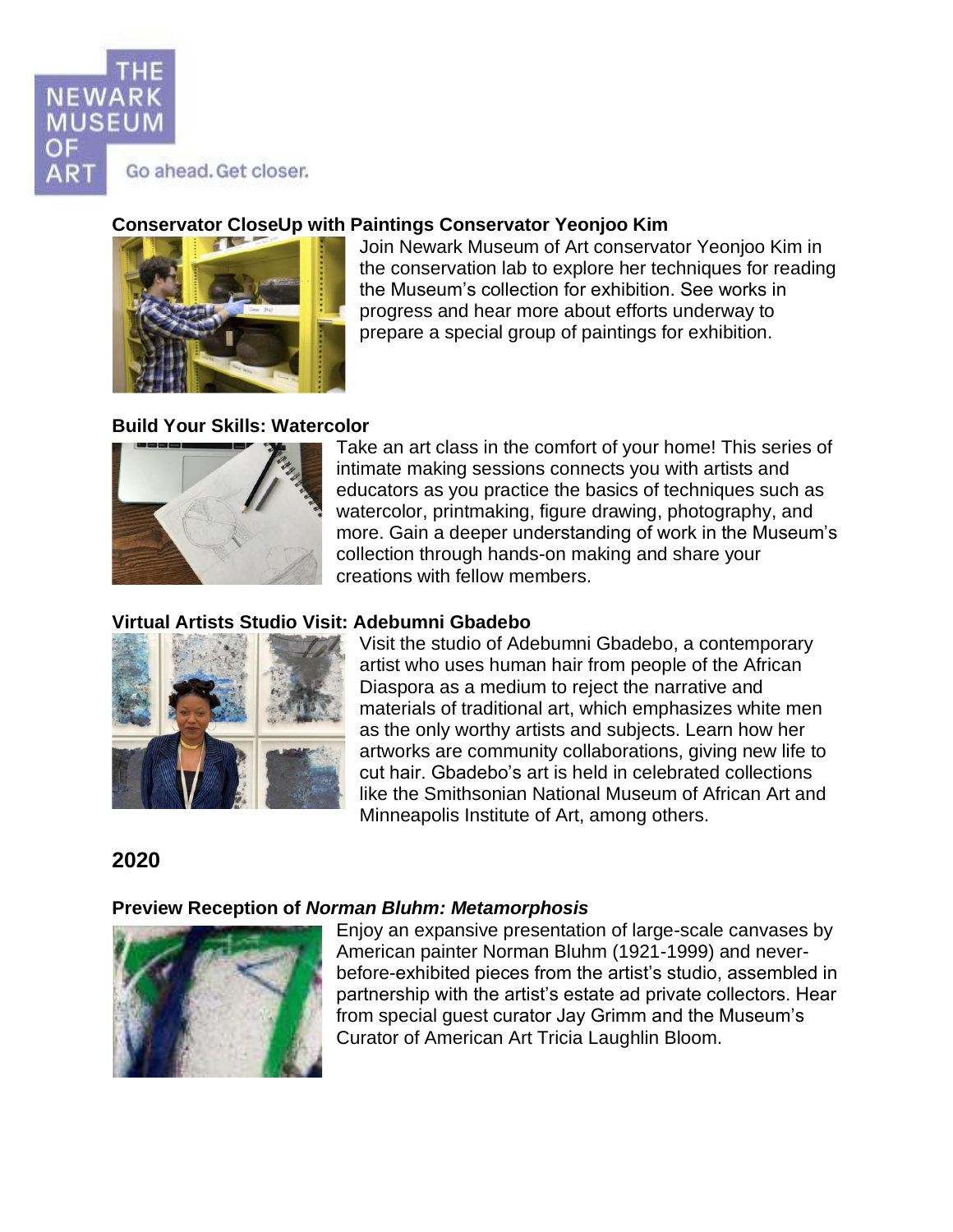

## **The European Fine Art Fair (TEFAF)**



Founder's Society members are invited to secure their VIP Pass to TEFAF featuring Modern & Contemporary Art and Design at The Park Avenue Armory.

## *Collectors' Corner with Curator Emeritus Ulysses G. Dietz*



During a special hour together, experts will respond to submissions of beloved decorative arts objects from your own collection. Hear from fellow Founder's Society members about beloved family heirlooms and learn from our curatorial experts about craftsmanship and historical context.

## **Virtual Artists Studio Visit: Bisa Butler**



Visit the home and studio of acclaimed textile artist and quiltmaker Bisa Butler. Hear first-hand how she creates work in her personal spaces and enjoy delightful conversations as she shares the joy of creating and collecting with us.

## *Build Your Skills: Sumi Ink Wash Painting*



Take an art class in the comfort of your home! This series of intimate making sessions connects you with artists and educators as you practice the basics of techniques such as charcoal, watercolor, ink wash painting, photography, and more. Gain a deeper understanding of work in the Museum's collection through hands-on making and have the opportunity to share your creations with fellow members.

## **Virtual Artists Studio Visit: Shinique Smith**



Visit the home and studio of acclaimed contemporary artist Shinique Smith. Hear first-hand how she creates work in her personal spaces and enjoy delightful conversations as she shares the joy of creating and collecting with us.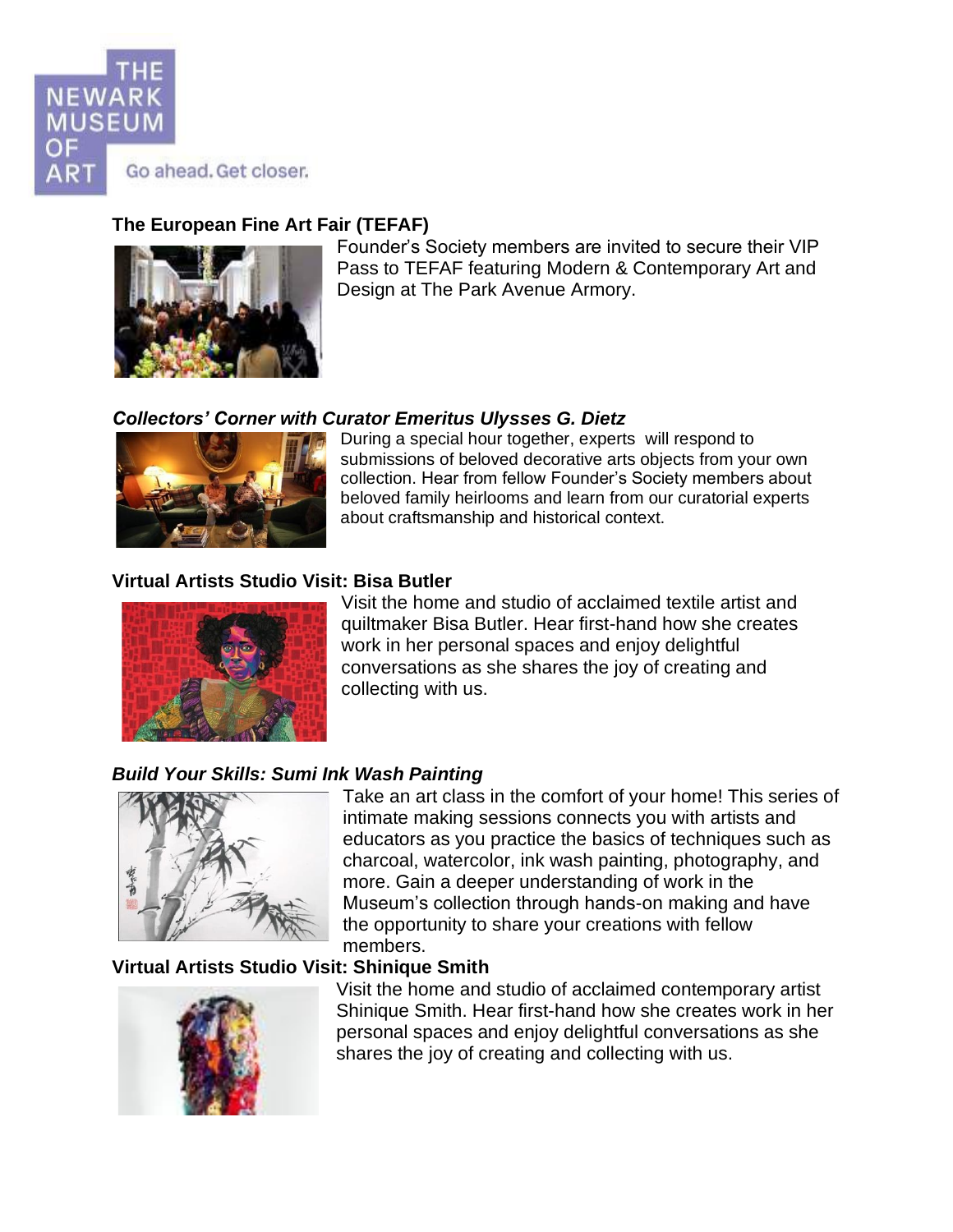

#### **2019**



# **New York City daytrip to Poster House, The Shed and The Vessel**

A director's tour of Chelsea's newest museum space, Poster House, dedicated to the global presentation of poster art. Followed by lunch and a behind-the-scenes look at The Shed. Manhattan's newest arts center and architectural wonder on the West Side and its new and already iconic architectural attraction, the Vessel



#### **The Zen of Tea: Exclusive Tea Ceremony and Curator tour**

An Omotesenke-style tea demonstration led by Tea Master Keiko Kitazawa, with matcha tea and handmade traditional Japanese sweets, paired with a private viewing of *Beyond Zen: Japanese Buddhist Art* led by special guest curator Midori Oka, Associate Director of the Mary Griggs Burke Center of Japanese Art at Columbia University, New York



**A Bird in the Hand: Ornithology Tour and Study of Rare Illustrations**  An indoor birding experience in the Pat and Art Ryan Arts of Asia Galleries. A look at the temporary exhibition *Birding in Asian Art* with special guest Claus Holzapfel, PhD, ornithologist and Chair of the Biological Sciences Department at Rutgers University--Newark. A handson study of rare illustrations by naturalists and bird specimens from the Museum's collection led by Librarian William Peniston



**Afternoon Tea and Collecting, East Brunswick, New Jersey**  Private viewing of a the glass collection at a lakeside home in East Brunswick. Conversation led by Chief Curator Emeritus Ulysses Dietz and Associate Curator of Decorative Arts Amy Hopwood about the call to make and collect glass.



**Private Tour of Louise Nevelson's** *Chapel of the Good Shephard*  **and VIP Access to TEFAF New York at the Park Avenue Armory**  A hard-hat tour inside the sensational renovation of Saint Peter's Church on Lexington Avenue and Louise Nevelson's unique sculptural environment, *Chapel of the Good Shepherd.* Following lunch, a private walk and historical overview of Park Avenue Armory led by TEFAF's Chief Curator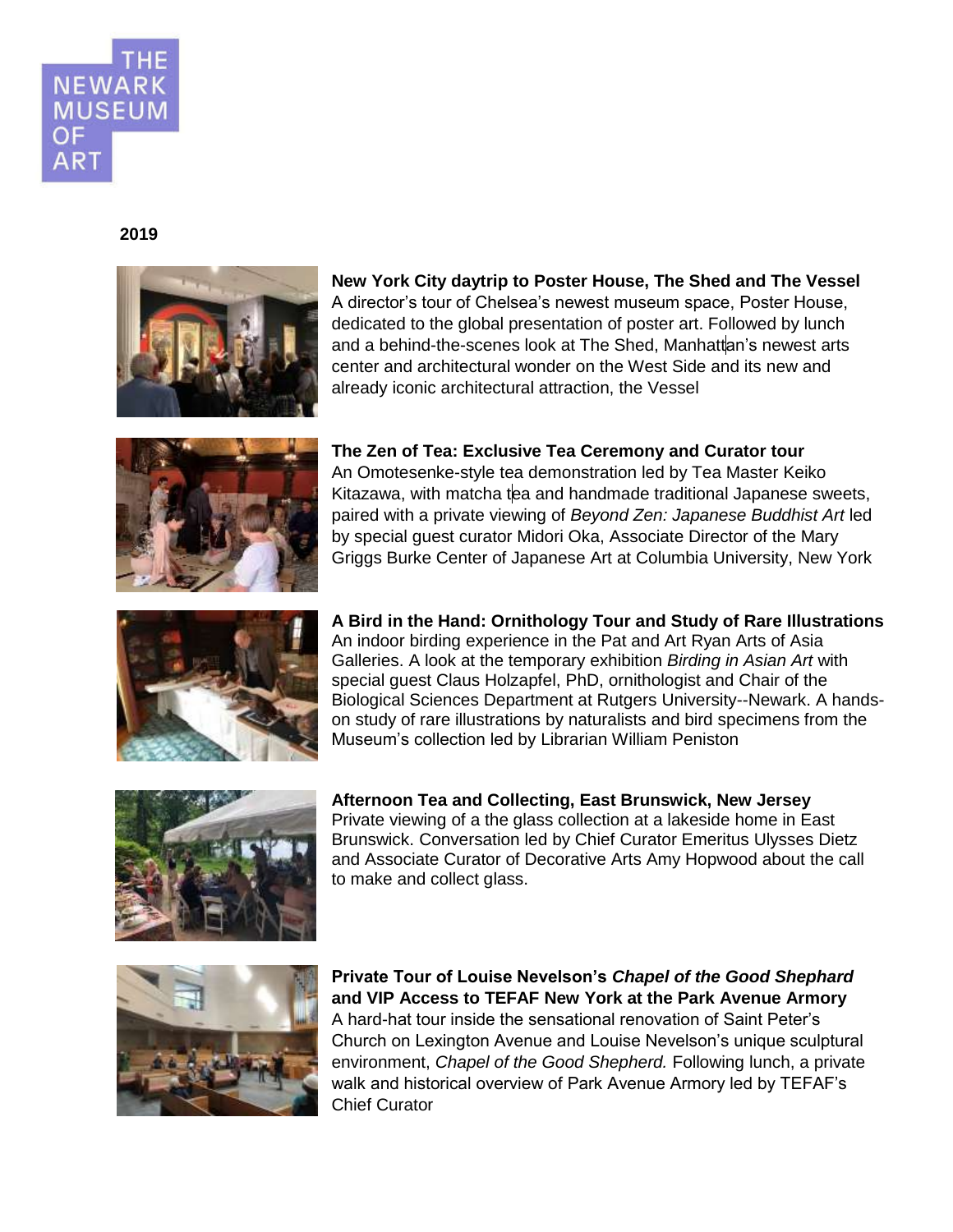

# Progressive **Cocktail Party**

## **3 rd Annual Progressive Cocktail Party**

An after-hours roaming cocktail party at the Museum. Curators and teen Explorers took Founder's on a tour of "culture stops," including the 1885 Ballantine House, the Modern & Contemporary Galleries and a handson MakerSPACE experience



## **VIP Preview and Artist Reception,** *Seeing America*

The preview of thirteen newly renovated second floor galleries with artists in the museum's contemporary collection. Remarks by new Director and CEO Linda Harrison and Newark's Mayor Ras Baraka

## **Artist Meet-and-Greet and Installation Preview**

An insider's look led by artist Wendy Red Star into her installation in progress for *A Scratch on the Earth,* with insight provided by collaborators Deputy Director of Exhibitions Tim Wintemberg and American Art Curator Tricia Laughlin Bloom, PhD

 **2018** 



### **Artist Reception and Private Planetarium Screening**

Advance screening of commissioned full-dome projection piece by New York-based visual artist Kambui Olujimi and opening reception of new lithograph series relating to astrological signs and multilayered cultural narratives, with a reception in The Charles W. Engelhard Court



## **Exclusive Tour of Louise Bourgeois & Robert Goldwater Townhouse, Chelsea**

An all-access tour of the home and studio of Louise Bourgeois, not open to the public, led by archivists from the artist's estate and the Curator the Easton Foundation. A personal walk through living and working spaces and presentation of intimate journals and photographs from Bourgeois' archives.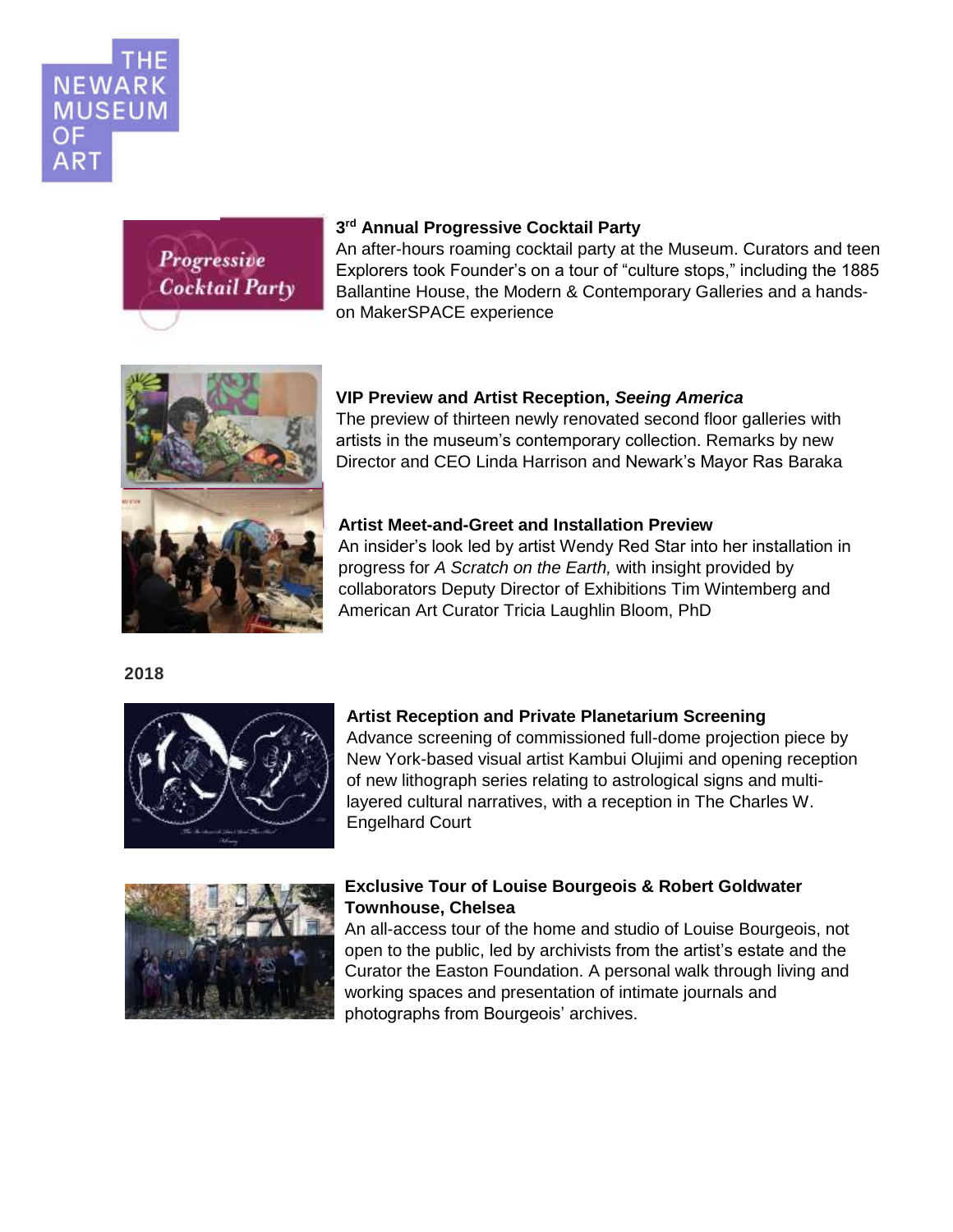



#### **Curator's Preview of** *Kimono Refashioned*

A behind-the-scenes look at planning and final presentation of stunning fashion pieces from the Kyoto Costume Institute never before seen in the US, and signature work from the Museum's formidable collection. Led by Kyoto Costume Institute curators and Arts of Asia Curator Katherine Anne Paul, PhD



**A Daytrip to the Great Houses of the Victorian Era, Hudson Valley**  A curated journey through Hudson River School painting led by Thomas Cole scholar and Associate Curator of American Art William Coleman, PhD, including all-access tour of Olana, Frederick Church's expansive estate, including a view of the fall foliage over lunch in Olana's carriage house. Followed by a visit to Cedar Grove, Church's private home and a new interpretive space for Victorian and contemporary art and design, hosted by the site's Executive Director



**Field Study and Lunch with Photographer Matthew Brandt**  Morning pontoon ride along the waterways of the Meadowlands district with Conservancy scientists, horticulturalists and photographer Matthew Brandt. Lunch in the Trustees Room and portfolio presentation by Brandt of work and a commission in progress led by Curator of American Art Tricia Laughlin Bloom, PhD



**Afternoon Tea and White Gloves Session in Ceramics**  Afternoon tea service in the 1885 Ballantine House and curator's highlight tour of *Hot, Hotter, Hottest: New Jersey Ceramics*. Guided hands-on session with objects from the Museum's extensive ceramics collection with a focus on New Jersey potteries and study of firing techniques, markings and finishes led by Chief Curator Emeritus Ulysses Grant Dietz and Associate Curator of Decorative Arts Amy Hopwood



**Daytrip to the High Line and the Whitney Conservation Lab**  A behind-the-scenes tour of the newly opened section of the High Line and the new 2018 season of commissions hosted by High Line Art Curator Melanie Kress, followed by lunch in Chelsea's meatpacking district and an exclusive tour of the state-of-the-art Conservation Lab at the Whitney Museum of American Art, hosted by Conservators Eleonora Nagy and Carol Mancusi-Ungaro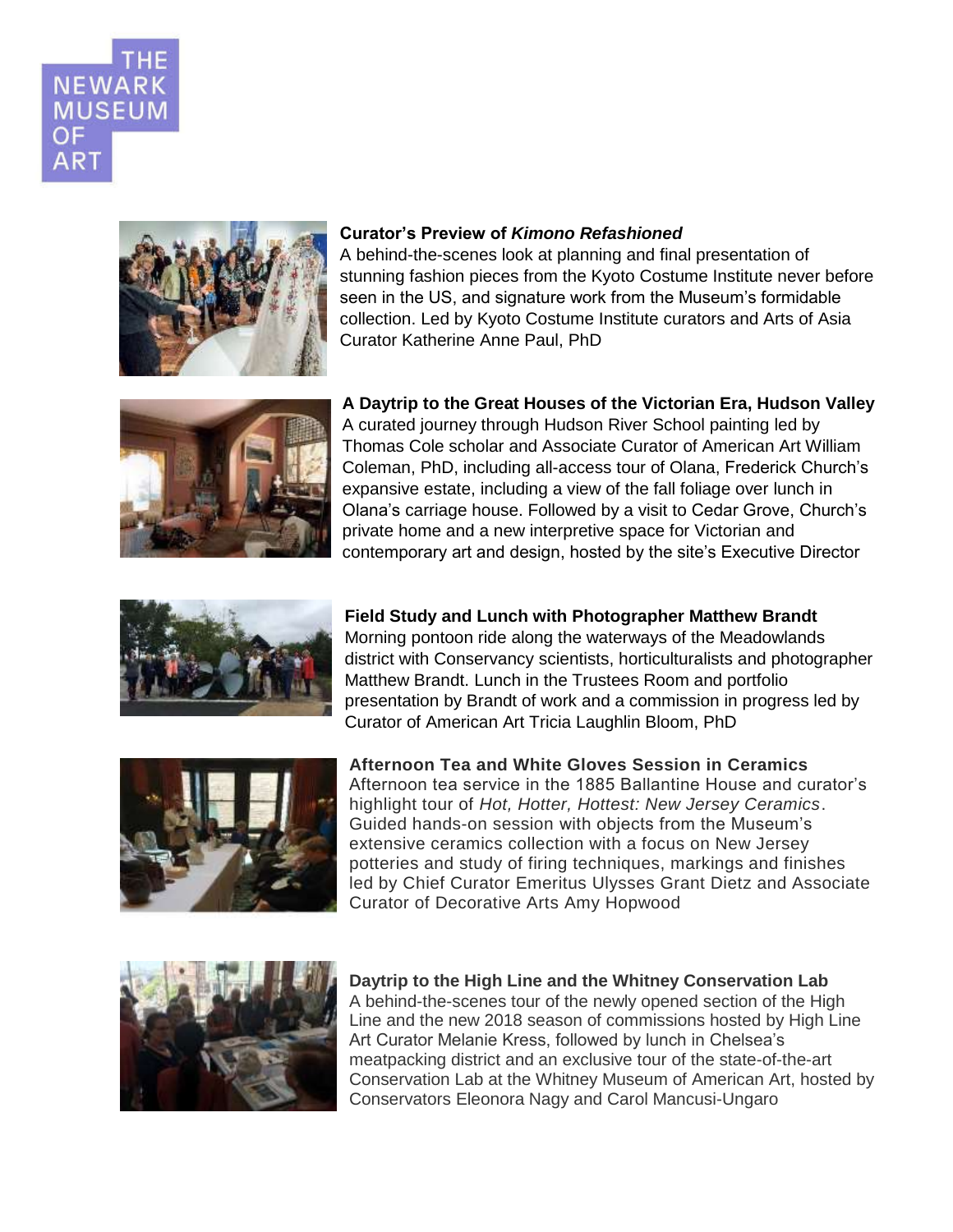



#### **Curator's Tour of Asia Society, New York**

A private tour of Asia Society's critically acclaimed *Unknown Tibet*, with remarks by Asia Society's Adria Proser, PhD, and the Museum's Arts of Asia Curator Katherine Anne Paul, PhD, about international expeditions to Tibet in the mid-20th Century and the practice of preserving and presenting Buddhist art and artifacts.



#### **2 nd Annual Progressive Cocktail Party**

An after-hours roaming cocktail party at the Museum. "Culture stops" with flavorful bites and fun facts about the collection hosted by Museum directors and curators in the 1885 Ballantine House, Planetarium, American Art galleries, Tibetan Art galleries, and a hands-on porcelain painting activity in the MakerSPACE



**Curator's Tour and Reception,** *The Rockies & The Alps* A curator's tour hosted by American Art Curator Tricia Laughlin Bloom, PhD, Associate Curator William Coleman, PhD, and guest curator Katherine Manthorne, PhD, giving context for Hudson River School introducing paintings, works on paper and nature journals, stereographs and lantern slides documenting the global phenomenon of mountaineering



**Private Viewing of Chinese Works of Art, Christie's New York** Christie's auction house opened its doors exclusively for Founder's Society to private collections during Asian Art Week, hosted by Christie's International Asian Art specialists



**Private Curator Talk for** *Arts of Global Africa Galleries* Private tour and reception for the new Art of Global Africa gallery hosted by Arts of Global Africa Curator Christa Clarke, PhD, and Deputy Director of Exhibitions Tim Wintemberg. An informative discussion about the process of installing one of the nation's most formidable collections of African art and commissioning a new mural by renowned Nigerian artist Odili Donald Odita for the Museum's new Christine Chambers Gilfillan Welcome Center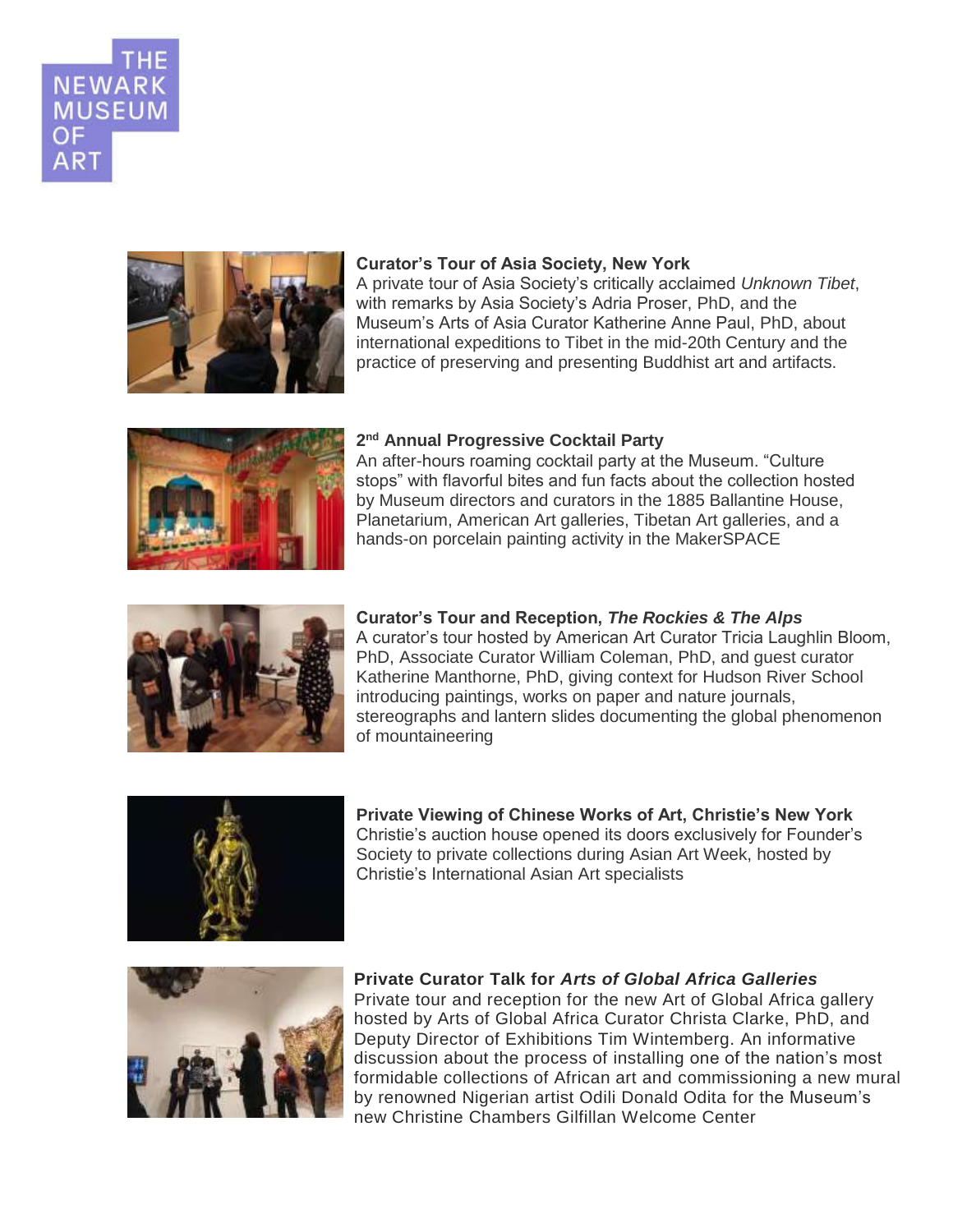



# **Curator talk and white-gloves textiles session**

A private tour of *Dramatic Threads* and a white gloves session on theatrical costume and ceremonial textiles joined by collectors and embroidery artists, featuring hands-on study of garment structures, traditional designs and motifs, and aspects of connoisseurship.



#### **Musical Arts of Asia**

Curator talk on the multi-media exhibition *Musical Arts of Asia* hosted by Arts of Asia Curator Katherine Anne Paul, PhD, featuring musical performances by traditional Korean instrumentalists and reception in the Trustees Room

**2017**



#### **Celebrating Global Collections**

Preview and reception of two newly re-opened galleries *Arts of Global Africa* and *Art of the Ancient Mediterranean* hosted by Museum Curators



## **Museum Vault Tour**

A private reception and a rare look at Museum collections in storage at New Jersey's largest museum, hosted by Museum Curators exclusively for Founder's Society



**Scholar's Talk and Jewelry Presentation, lower Manhattan, NY** A private viewing of never-before exhibited ceremonial jade masterpieces assembled by the China Institute, and a hands-on lesson in jade connoisseurship led by collector and Museum Trustee Sophia Sheng, followed by lunch at View of the World overlooking the September 11th Memorial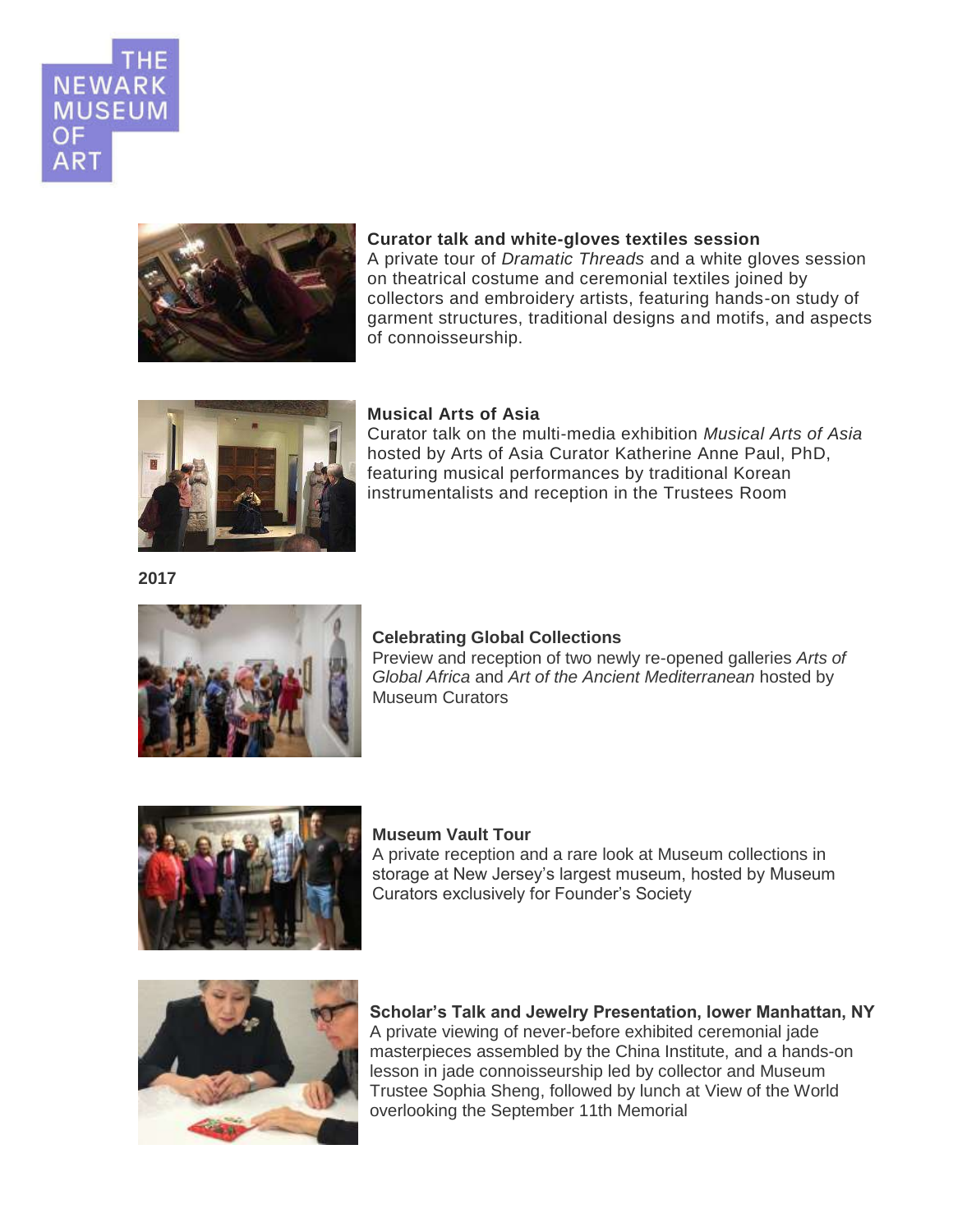



#### **Artist Loft Living Daytrip, SoHo, NY**

An artist-led tour of the home and studio-turned museum of Minimalist artist Donald Judd, a presentation of the SoHo Memory Project by SoHo Historical Society Founder Yukie Ohta, PhD, and private studio visit with large-scale fresco artist David Novros, with lunch at SoHo's *Bistro Les Amis*



**White Gloves Silver Session in the 1885 Ballantine House** High tea services in a Victorian mansion and a guided session on silver collecting and provenance, with presentation and hands-on study of pieces from the Museum's collection guided by Chief Curator and Curator of Decorative Arts Ulysses Grant Dietz



#### **An Evening of Ceramics, West Orange, NJ**

Cocktails and salon conversation in a collector's home with ceramic artist Molly Hatch, hosted by Museum Director Steven Kern and Chief Curator and Curator of Decorative Arts Ulysses Grant Dietz



#### **A Progressive Cocktail Party**

A roaming cocktail party hosted by the Museum's Director and Curators, with hors d'oeuvres and culture stops in the Planetarium, African, American and Decorative Arts galleries, concluding with a hands-on wine glass etching project in the MakerSPACE



#### **A Day of Artist-run Spaces in the Village, New York, NY** A private presentation of *Inventing Downtown: Artist-run Galleries in NYC, 1952-1965*, hosted by NYU Grey Art Gallery guest curator Melissa Rachleff Burtt, PhD, and a behind-the-scenes tour of the home and studio of sculptor Chaim Gross by Renee and Chaim Gross Foundation Director Susan Fisher, PhD, followed by lunch in the West Village